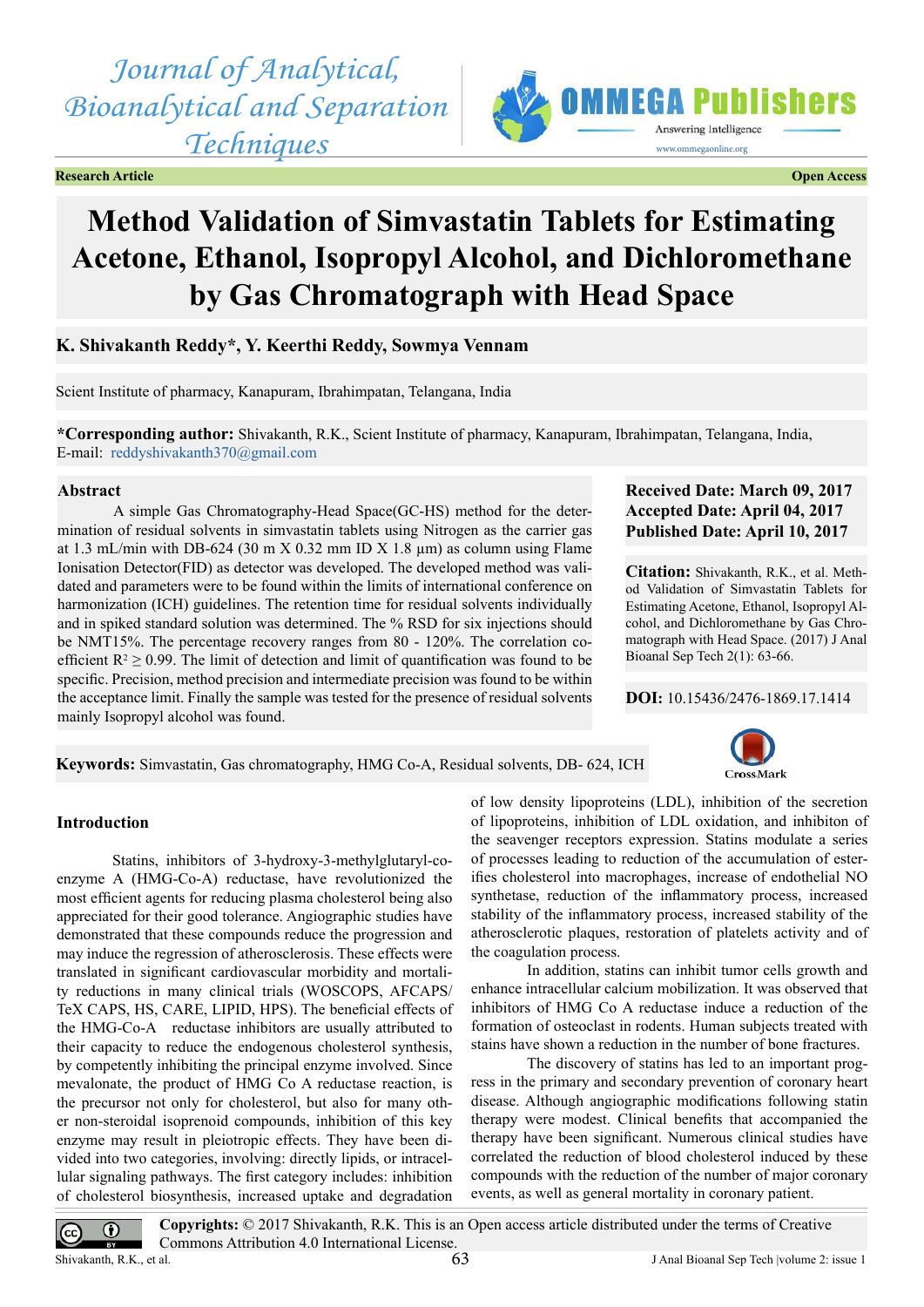



## **Method Details**

#### **Instrument Parameter**

Instrument Name: GC, Make: SHIMADZU, Model: GC2010 Plus

| Column                  | DB-624-30m X 0.32 mm X 1.8 μm or<br>equvqlent |  |  |
|-------------------------|-----------------------------------------------|--|--|
| <b>Flow rate</b>        | $1.3$ ml/min                                  |  |  |
| <b>Split Ratio</b>      | 1:15                                          |  |  |
| <b>Injection volume</b> | $1.0 \text{ mL}$                              |  |  |
| Carrier gas             | Nitrogen                                      |  |  |
| <b>Injection</b> temp   | $220^{\circ}$ c                               |  |  |
| Detector temp           | $260^{\circ}c$                                |  |  |
| <b>Makeup flow</b>      | $30 \text{ mL/min}$                           |  |  |
| <b>Hydrogen flow</b>    | $40 \text{ mL/min}$                           |  |  |
| Air flow                | $400$ ml/min                                  |  |  |
| <b>Runtime</b>          | 17.33 min                                     |  |  |

#### **Column Oven Temperature programme:**

| $Rate(^{0}/min)$ | $Temp^0c$ | Hold time(min) |
|------------------|-----------|----------------|
|                  | 40 O      | 03,00          |
| 80               | 80.0      | 02,00          |
| 30.0             | 240.0     | 02.00          |

#### **Head Space Parameters:**

| <b>GC Cycle Time</b>              | Off               |  |
|-----------------------------------|-------------------|--|
| Needle temp                       | $100^{\circ}$ c   |  |
| <b>Transfer line temp</b>         | $110^{\circ}$ c   |  |
| Sample platen temp                | $90^{\circ}$ c    |  |
| Sample equilibration time         | $20 \text{ min}$  |  |
| <b>Pressurize</b>                 | 10 psi            |  |
| <b>Pressurization time</b>        | 1 min             |  |
| Pressurization equilibration time | $0.2 \text{ min}$ |  |
| Loop fill time                    | 1 min             |  |
| Loop fill pressure                | 5 psi             |  |
| <b>Injection time</b>             | $1$ min           |  |

**Preparation of standards and sample Diluent:** Milli Q Water.

**Preparation of Standard Solution:** Taken 50 mL volumetric flask containing Diluents and add 15.9 µL, of Acetone, 15.8 µL of Ethanol, 16,0 µL of Isopropyl alcohol, 1.1 µL of Dichloromethane and diluted up to the volume with Diluents, and mix well, transfer 2 mL of this solution into six Head Space vials and crimp tightly with septa.

**Preparation of sample solution:** Weigh accurately 100 mg of sample into a 20 mL Head Space vial and add 2 mL of diluents and crimp the vial tightly with septa (prepared in duplicate).

## **Method Validation**

The parameters like specificity, precision, linearity, accuracy, robustness, system suitability were performed that are mentioned in the international conference on harmonization (ICH) guidelines.

Specificity is performed to know the retention time for the residual solvents individually and in spiked sample solution.

Precision was validated to know the closeness of agreement between a series of measurements obtained from multiple sampling of the same homogenous sample. % RSD for the precision was also found to be NMT15%.

Linearity was done to know the test results which are directly proportional to the concentration of analyte in the sample. It was performed from LOQ to 100% and results were found to be within the limits.

Accuracy is the amount of the drug recovered from the spiked sample. It is assessed by 3 determinations over a minimum of 3 concentrations levels covering the specified range. Robustness is tested by introducing small variations in the method parameters. From the results it was observed that the method remain unaffected.

System suitability is performed to ensure that the complete testing system is suitable for intended application.

Finally the sample is checked for the presence of residual solvents especially Isopropyl alcohol.

#### **Results**

All the validated parameters were found to be within the limits. Linearity is performed from 20 - 100% and graph obtained was linear showing correlation coefficient  $R^2 \ge 0.99\%$ . Drug recovery should be 80 - 120%. System suitability for six injections % RSD was found to be NMT 15%. Insert (Table 1, table 2, Figure 1, Table 3, Figure 3, Table 4,Figure 2, Table 5, Figure 4, Table 6, Table 7)

#### **Table 1:** Specificity.

|                        | <b>Retention time</b> |        |  |
|------------------------|-----------------------|--------|--|
| <b>Solvent Name</b>    | individual            | spiked |  |
| Ethanol                | 3.673                 | 3.679  |  |
| Acetone                | 4 1 4 5<br>4.147      |        |  |
| Isopropyl alcohol      | 4.376<br>4.375        |        |  |
| <b>Dichloromethane</b> | 4 7 5 7               | 4.757  |  |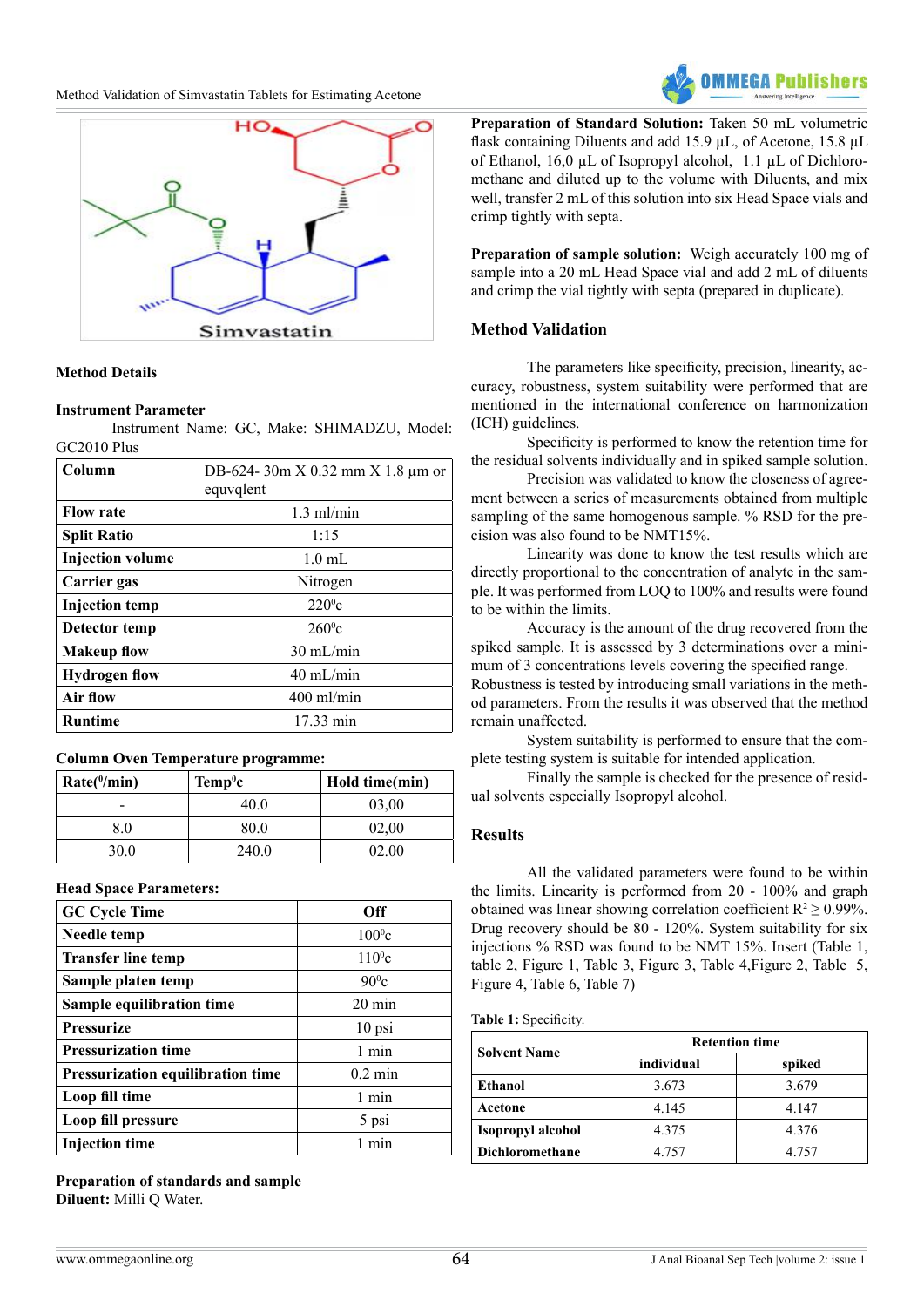Method Validation of Simvastatin Tablets for Estimating Acetone



## **Linearity**

**Table 2:** Linearity table for Ethanol.

| Concentration(ppm)      | Average area |
|-------------------------|--------------|
| 1000                    | 703336       |
| 2000                    | 1384218      |
| 3000                    | 2237968      |
| 4000                    | 2956703      |
| 5000                    | 3777422      |
| correlation coefficient | 0.999        |



**Figure 1:** Linearity graph for Ethanol.



**Figure 2:** Linearity graph for Acetone.

|  |  |  | <b>Table 3:</b> Linearity table for Acetone. |
|--|--|--|----------------------------------------------|
|--|--|--|----------------------------------------------|

| Concentration(ppm)      | Average area |
|-------------------------|--------------|
| 1000                    | 1019818      |
| 2000                    | 2078234      |
| 3000                    | 3384293      |
| 4000                    | 4444158      |
| 5000                    | 5621530      |
| correlation coefficient | 1.000        |



**Figure 3:** Linearity graph for Isopropyl alcohol.

|  |  |  | Table 4: Linearity table for Isopropyl alcohol. |  |
|--|--|--|-------------------------------------------------|--|
|--|--|--|-------------------------------------------------|--|

| Concentration(ppm)      | Average area |
|-------------------------|--------------|
| 1000                    | 1003819      |
| 2000                    | 2001998      |
| 3000                    | 3285252      |
| 4000                    | 4316070      |
| 5000                    | 5440719      |
| correlation coefficient | () 999       |



**Figure 4:** Linearity graph for Dichloromethane.

**Table 5:** Linearity table for Dichloromethane.

| Concentration(ppm)      | Average area |
|-------------------------|--------------|
| 1000                    | 69302        |
| 2000                    | 143795       |
| 3000                    | 235771       |
| 4000                    | 304758       |
| 5000                    | 382683       |
| correlation coefficient | 0.999        |